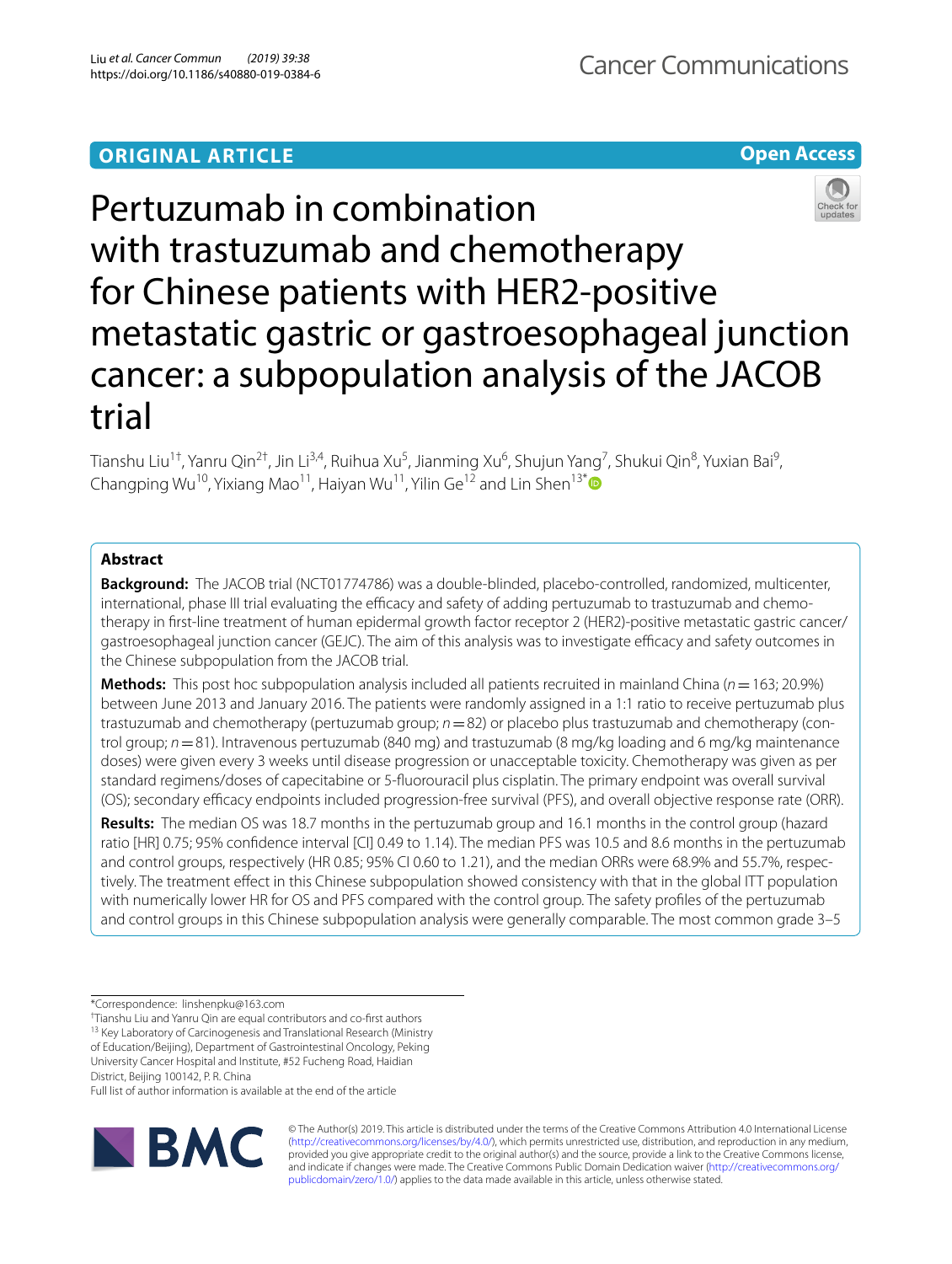adverse events were neutropenia, anemia, and leukopenia. However, due to the nature of being a post hoc subgroup analysis, the results presented here are descriptive only and need to be interpreted with caution.

**Conclusions:** OS and PFS were numerically improved by adding pertuzumab to trastuzumab and chemotherapy as frst-line treatment in Chinese HER2-positive gastric cancer/GEJC patients, and this regimen demonstrated an acceptable safety profle.

*Trial registration* ClinicalTrials.gov. NCT01774786. Registered on 24 January 2013, [https://clinicaltrials.gov/ct2/show/](https://clinicaltrials.gov/ct2/show/NCT01774786) [NCT01774786](https://clinicaltrials.gov/ct2/show/NCT01774786)

**Keywords:** Gastric cancer, Gastroesophageal junction cancer, HER2, Pertuzumab, Trastuzumab, Chemotherapy, Overall survival, Progression-free survival, Safety, China

# **Background**

Gastric cancer is the ffth most common cancer and the third leading cause of death worldwide [\[1\]](#page-8-0). More than 70% of new gastric cancer cases occur in less developed countries; furthermore, 42.6% of new cases and 45.0% of gastric cancer-related deaths occur in China [\[2\]](#page-8-1). In China, gastric cancer is the second most common cancer as well as the second leading cause of cancer-related death, after lung cancer [\[2](#page-8-1)]. Approximately 679,100 new gastric cancer cases were diagnosed and 498,000 cancerrelated deaths were reported in 2015, accounting for 15.8% of total cancer incidence and 17.8% of cancer mortality in China  $[3]$  $[3]$ . Thus, the disease burden owing to gastric cancer is much higher in China than elsewhere, and urgent eforts are required to improve the preventative measures and treatments for gastric cancer [[1\]](#page-8-0).

The main reason for the poor prognosis of gastric cancer is that the majority of patients present with advanced or inoperable disease at the time of diagnosis, resulting in limited available treatment options. The lack of a formal, nationwide, gastric cancer screening program has contributed to a lower early detection rate in China compared with those in other Asian countries; the 5-year overall survival (OS) rate for Chinese patients with gastric cancer has been reported to be 54.3%, and only 15.0% for patients with distal metastasis [[4\]](#page-8-3). Short survival rates were also reported previously in the analysis of data from the China subpopulation of the phase III ToGA study [\[5](#page-8-4)]. Although long-term survival rates have been improved in recent years [\[6](#page-8-5)], possibly due to heightened health awareness as well as the implementation of new treatment strategies and follow-up procedures, they still remain lower in China than in other Asian countries [\[4](#page-8-3), [7](#page-8-6), [8\]](#page-8-7). It is clear that more needs to be done to improve the outcomes for these patients.

Many investigations on new treatment strategies focus on advanced disease, including those targeting human epidermal growth factor receptor 2 (HER2), a molecular target with demonstrated treatment benefts in HER2 positive gastric cancer [[9\]](#page-8-8). In the ToGA study, trastuzumab combined with a fuoropyrimidine [capecitabine or 5-fuorouracil (5-FU)] plus cisplatin was found to be more efective and tolerable in HER2-positive advanced gastric cancer and gastroesophageal junction cancer (GEJC) compared with placebo plus chemotherapy [\[5](#page-8-4), [10\]](#page-8-9). In a post hoc analysis conducted on patients whose tumors highly overexpressed HER2, a 35% reduction in the risk of death (hazard ratio [HR] 0.65; 95% confdence interval [CI] 0.51–0.83) was observed with a median overall survival (OS) of 16.0 months in the treatment arm, compared with 11.8 months in the control arm [\[11](#page-8-10)]. A subpopulation analysis of Chinese patients produced results consistent with those obtained for the global population; as a result, trastuzumab plus chemotherapy was approved for use in HER2 immunohistochemistry  $(1HC)3+$  or IHC2+ and in situ hybridization (ISH)-positive metastatic gastric cancer in China in 2012 [\[12](#page-8-11)]. To date, other phase III trials of frst-line treatments have not achieved positive results  $[13-17]$  $[13-17]$ . Thus, trastuzumab plus chemotherapy is currently the only available targeting regimen for frst-line treatment of HER2-positive metastatic gastric cancer. Nonetheless, improvements in median OS are still required.

The emergence of pertuzumab, a HER2 dimerization inhibitor and a new class of targeted agent, provides a new treatment option. Pertuzumab and trastuzumab bind to distinct sites on HER2, without competing with each other, and therefore disrupt HER2 signaling via complementary mechanisms [[18\]](#page-8-14). Based on a series of promising data [[19](#page-8-15)[–21](#page-8-16)], the JACOB study was designed as a phase III trial with the hypothesis that pertuzumab combined with trastuzumab and chemotherapy as a frstline treatment can augment anti-HER2 activity to prolong the OS of patients with HER2-positive metastatic gastric cancer/GEJC [\[22\]](#page-8-17).

The primary analysis of the JACOB study was performed based on the clinical cut-off date of December 9, 2016 [\[22\]](#page-8-17). JACOB did not meet its primary endpoint; however, the addition of pertuzumab was found to numerically prolong the median OS by 3.3 months (17.5 months in the pertuzumab group vs. 14.2 months in the control group), although this diference was not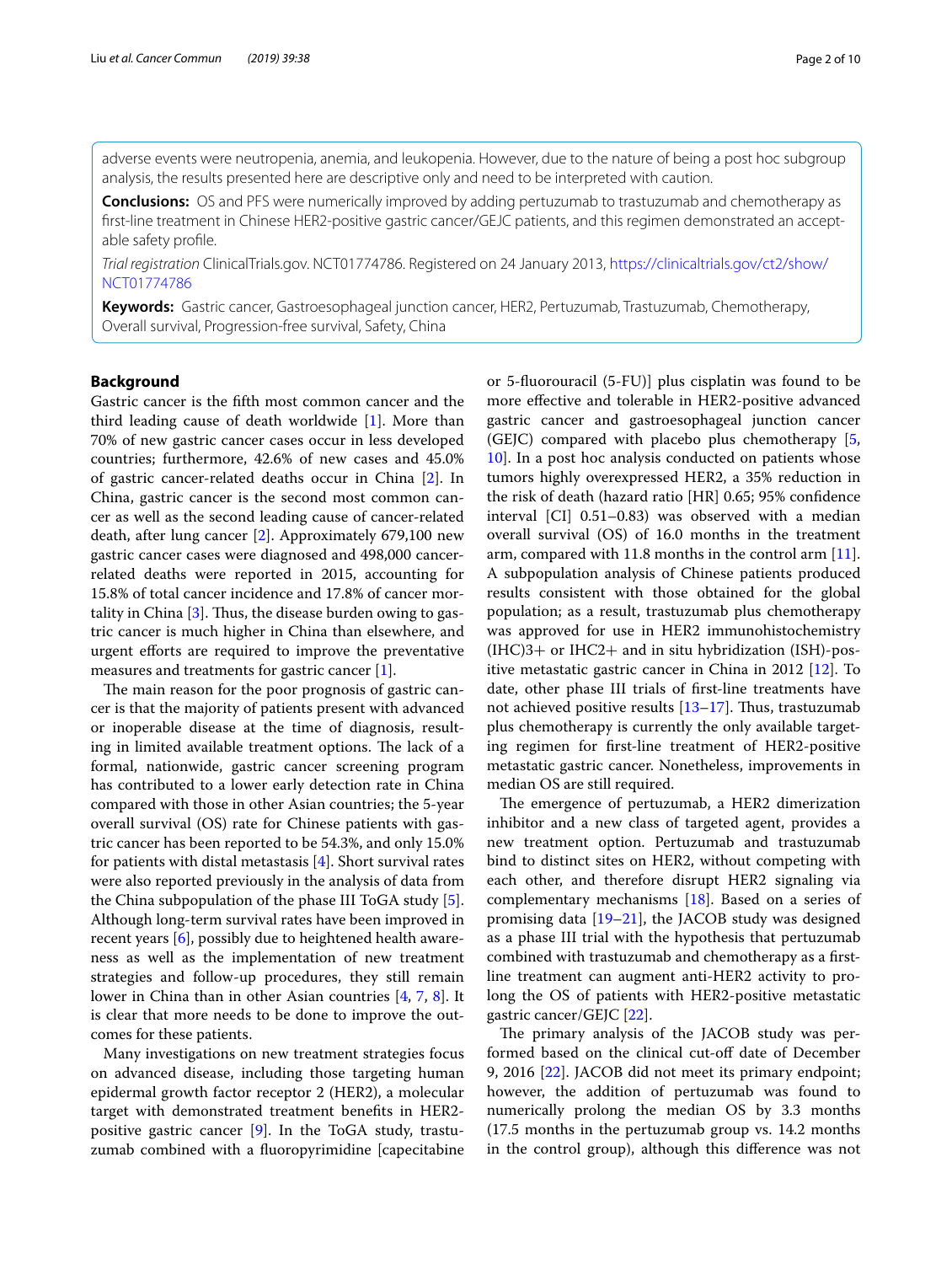statistically signifcant (HR 0.84; 95% CI 0.71 to 1.00; *P*=0.0565) [\[22](#page-8-17)]. Moreover, 20.9% (*n*=163) of all participants enrolled in the study were recruited from mainland China. The purpose of conducting the current post hoc subpopulation analysis was to investigate the efficacy and safety in Chinese patients with HER2-positive, metastatic gastric cancer and GEJC.

#### **Methods**

# **Study design and treatment**

The JACOB trial was a double-blinded, placebo-controlled, randomized, multicenter, international phase III trial designed to evaluate the efficacy and safety of pertuzumab in combination with trastuzumab and chemotherapy as a frst-line treatment in patients with HER2-positive metastatic gastric cancer or GEJC. The primary results of an intention-to-treat (ITT) population, which was defned as all patients randomly assigned to treatment groups regardless of whether they received the study drug, were analyzed according to group alloca-tion have already been published [[22\]](#page-8-17). Briefly, the HER2positive patients were histologically confrmed with metastatic adenocarcinoma of the stomach or gastroesophageal junction. HER2-positive tumors were defned as primary or metastatic tumors with either IHC3+ or IHC2+ plus ISH+, as assessed by a sponsor-designated central laboratory (Targos Molecular Pathology GmbH, Kassel, Germany or Q-Lab, Shanghai, China). Other criteria were an Eastern Cooperative Oncology Group performance status (ECOG PS) of 0 or 1, baseline left ventricular ejection fraction (LVEF) of  $\geq$  55%, and a life expectancy of≥3 months. In total, 780 patients (388 patients in the pertuzumab group and 392 patients in the control group) were enrolled at 197 centers across 30 countries between June 10, 2013 and January 12, 2016 [[22\]](#page-8-17).

Eligible patients were randomized in a 1:1 ratio to the pertuzumab group or the control group. Patients were stratifed based on geographical region (Asia [excluding Japan], Japan, North America/Western Europe/Australia, and South America/Eastern Europe), prior gastrectomy (yes and no), and HER2 status (IHC3+ and IHC2+/ ISH+); the geographical region of China was not one of the stratification factors for the main study. The patient number and treatment assignment were provided to the investigator via the interactive voice or Web response system (IxRS; Almac Group, Souderton, PA, USA). Patient randomization numbers were allocated sequentially in the order in which patients were enrolled. The pertuzumab group received pertuzumab (840 mg by intravenous [IV] injection every 3 weeks) plus trastuzumab (IV, 8 mg/kg loading dose on day 1, followed by 6 mg/kg every 3 weeks) plus chemotherapy (cisplatin 80 mg/m $^2$  by

IV every 3 weeks; capecitabine 1000 mg/m<sup>2</sup> taken orally twice daily for 28 doses every 3 weeks or 5-FU 800 mg/ m2 daily by continuous IV infusion for 120 h every 3 weeks). The control group received placebo plus trastuzumab plus chemotherapy (regimens as above). The type of chemotherapy administered was determined by the treating physician. Chemotherapy was discontinued only for progressive disease or unacceptable toxicity (assessed using the National Cancer Institute Common Terminology Criteria for Adverse Events [NCI-CTCAE] version 4.0) during or before the 6th cycle. After the 6th cycle, continuation of chemotherapy was at the discretion of the patients and the treating physician. After chemotherapy completion, all patients received pertuzumab and trastuzumab or placebo and trastuzumab until disease progression, unacceptable toxicity, or withdrawal from the study. The study was considered to have reached completion when OS data for 502 events were collected and the last patient who received the study treatment had completed 5 years of cardiac safety follow-up or when the study was terminated by the sponsor, whichever occurred frst.

This study was conducted in full conformance with the International Conference on Harmonization's Guideline for Good Clinical Practice (document E6) [[23\]](#page-8-18) and the principles of the Declaration of Helsinki. All patients provided signed written informed consent. The study was registered at ClinicalTrial.gov (NCT01774786).

# **Endpoints and measurements**

The primary objective was to compare OS, defined as the time from randomization to death of any cause or until the date of last follow-up, between the pertuzumab group and the control group. The secondary efficacy endpoints were progression-free survival (PFS), overall objective response rate (ORR), and duration of response (DoR). PFS was defned as the time from randomization to the frst occurrence of disease progression, as determined by the investigator using RECIST v1.1 [\[24\]](#page-8-19), or until death of any cause. ORR was defned as the percentage of patients who achieved either a partial response (PR) or complete response (CR) as determined using RECIST v1.1 based on the investigators' assessment and was confrmed (using computed tomography, magnetic resonance imaging, or X-ray) on two consecutive occasions≥4 weeks apart after the criteria for response were frst met. DoR was defned as the time from the date of the frst documented objective response to the date of frst documented progressive disease (PD) or death, whichever occurred frst. Safety outcomes included the rates of symptomatic left ventricular systolic dysfunction (LVSD), non-LVSD cardiac death, and probable cardiac death. The rate of asymptomatic LVSD, severity of adverse events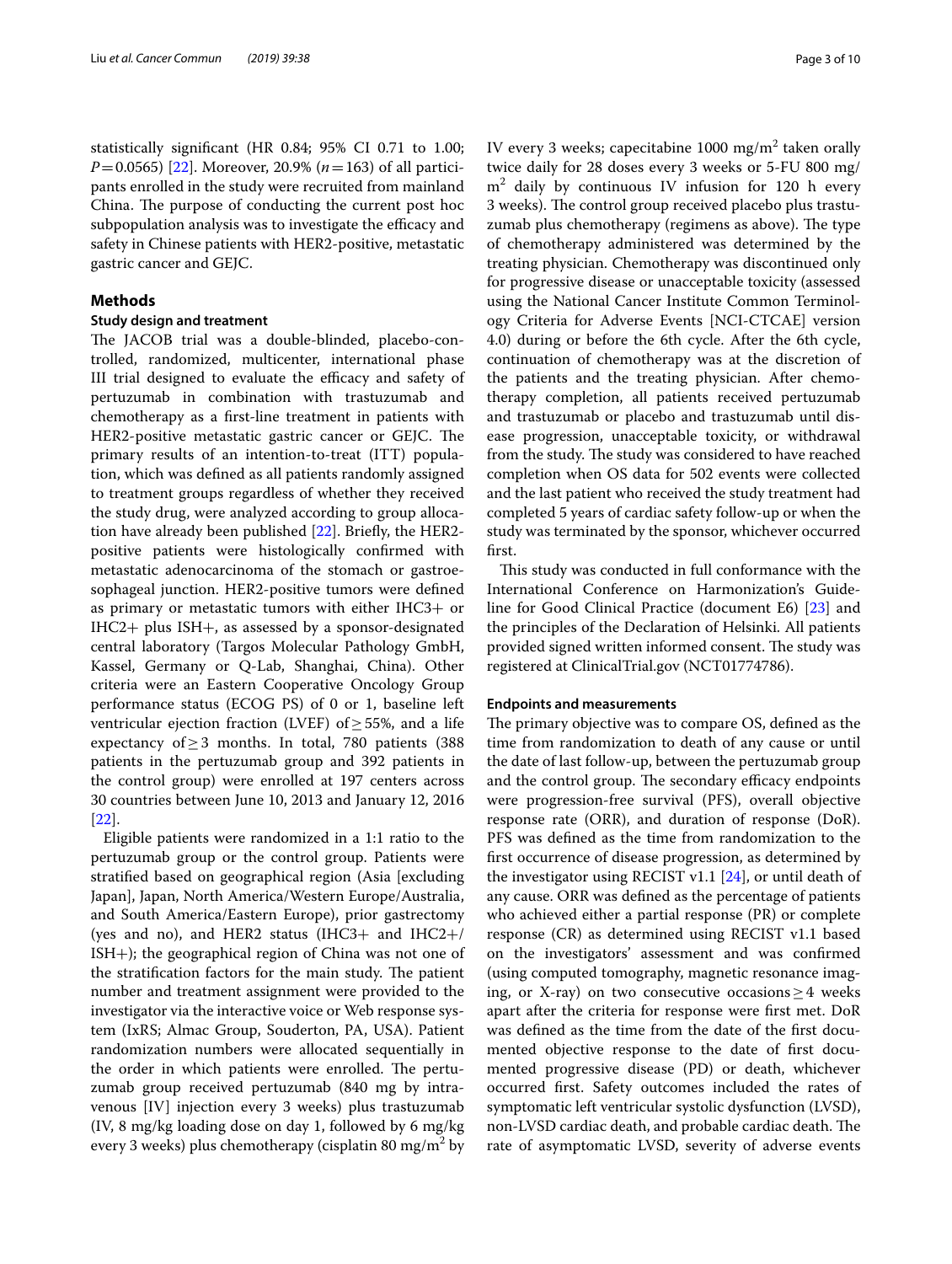(AEs), serious AEs, and other laboratory test abnormalities were measured over the course of the study. Symptomatic LVSD was defned as an absolute decrease from baseline of  $≥10$  % points in LVEF to a value of <50% and at least one symptom of probable cardiac failure. Asymptomatic LVSD was defned as an absolute decrease in LVEF of  $\geq$  10 % points below the baseline measurement to an LVEF of  $<$  50%.

# **Post‑hoc and statistical analyses**

This post hoc subpopulation analysis included all patients recruited at centers in mainland China. The same analysis as that performed on the ITT population [[22\]](#page-8-17) was conducted, and descriptive statistics were provided without formal testing. For the assessment of OS, patients who remained in the study at the time of data cut-of were censored at the last date of/prior to cut-off when the patients were known to be still alive. Patients who did not have any post-baseline data were censored at the date of randomization plus 1 day. For the assessment of PFS and DoR, patients without documented PD or death at the end of the study were censored at the tumor assessment date for which the patient was last known to be progression-free. For the assessment of PFS, patients who did not have any post-baseline tumor assessment data were censored at the date of randomization plus 1 day. ORR was assessed for patients in the ITT population with measurable disease at baseline. Patients who did not have any post-baseline tumor assessment data were counted as non-responders. Safety outcomes were assessed in all randomized patients who received at least one dose of the study treatment (analyzed according to treatment received).

The median OS, PFS, and DoR for both groups were estimated using the Kaplan–Meier approach, with 95% confdence intervals (CIs) calculated using the Brookmeyer and Crowley method. An unstratifed Cox proportional hazards regression model was used to estimate the hazard ratio (HR) between the two groups with 95% CI. The ORRs with 95% CIs were calculated for both groups using the Clopper–Pearson method. Statistical analyses were performed using the SAS software, version 9.2 and 9.4 (SAS Institute Inc., Cary, NC, USA).

# **Results**

# **Patients**

By the time of the primary clinical cut-off date of December 9, 2016, 995 Chinese patients were screened, and 163 patients were recruited at 23 centers across China between July 15, 2014 and December 30, 2015. The median duration of the study follow-up was 22 months (range 0–25 months) in the pertuzumab group and 18 months (range 2–26 months) in the control group. Following stratifcation according to prior gastrectomy and HER2 status, 82 patients were randomized to the pertuzumab group and 81 patients to the control group. All patients who were randomly assigned to treatment, regardless of whether the study medication was actually consumed, constituted the Chinese ITT subpopulation (Fig. [1](#page-4-0)). One patient who was randomized to the control group, but received pertuzumab, was included in the pertuzumab group for the safety analysis. Therefore, the safety analysis was based on 83 patients in the pertuzumab group and 80 patients in the control group. Only two patients, one in each group, withdrew after treatment (one patient received three cycles of treatment and discontinued treatment due to disease progression, then withdrew from the study; the other patient received one cycle of treatment before withdrawing from the study). No patients were lost to follow-up until the primary clinical cut-off date.

The patients' baseline and clinical characteristics were comparable between the two groups (Table [1](#page-5-0)). The median age was 59 (range  $25-78$ ) years in the pertuzumab group and 59 (range 23–73) years in the control group. Females accounted for 28.0% of patients in the pertuzumab group and 12.3% in the control group. In total, 25.6% of patients in the pertuzumab group and 14.8% in the control group were diagnosed with GEJC. The average cycles of pertuzumab/placebo and trastuzumab administered per patient were  $13.67 \pm 9.36$  in the pertuzumab group and  $11.81 \pm 8.35$  in the control group. Relative dose intensity was similar in both groups, with a mean of 89.4% and 90.4% respectively.

Regarding the chemotherapy regimen, capecitabine was administered to 72 (87.8%) patients in the pertuzumab group and 70 (86.4%) patients in the control group; 5-FU was administered to 14 (17.1%) patients in the pertuzumab group and 13 (16.0%) in the control group. Chemotherapy was the main post-progression therapy in the Chinese subpopulation, and the regimens used were similar between the two groups. In total, 25 (30.5%) patients in the pertuzumab group and 24 (29.6%) in the control group received at least one additional line of treatment subsequent to this study, and the details are shown in Additional fle [1:](#page-7-0) Table S1.

# **Efficacy**

In the Chinese subpopulation, the addition of pertuzumab to trastuzumab and chemotherapy reduced the risk of death by 25% compared with the control group (HR 0.75; 95% CI 0.49 to 1.14). The median OS was 18.7 months in the pertuzumab group, compared with 16.1 months in the control group (Fig.  $2a$ ). The median PFS was extended by approximately 2 months in the pertuzumab group (10.5 months vs. 8.6 months, HR 0.85;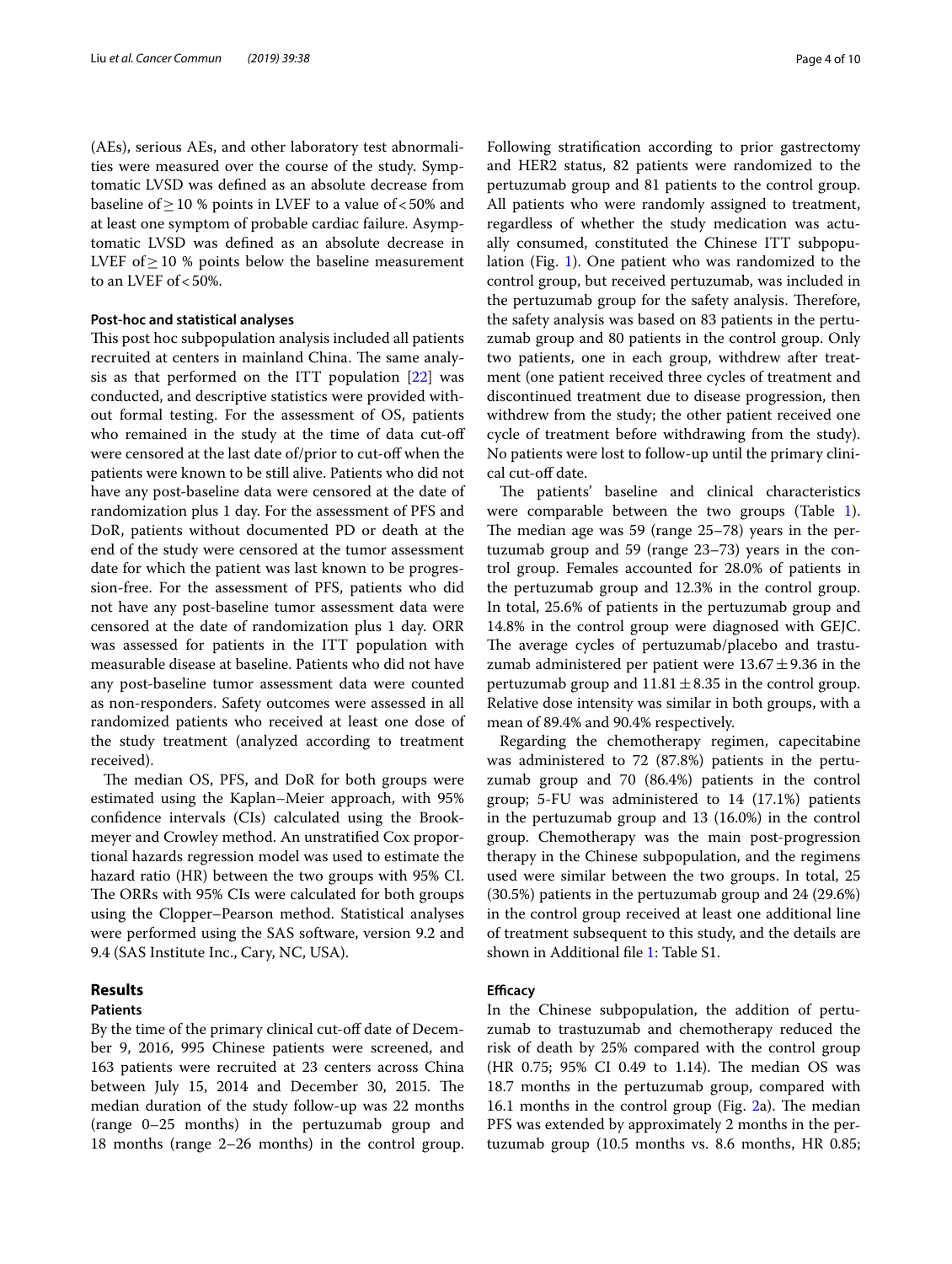

<span id="page-4-0"></span>95% CI 0.60 to 1.[2](#page-6-0)1) (Fig. 2b). The ORR was 68.9% (95%) CI 57.1% to 79.2%) in the pertuzumab group compared with 55.7% (95% CI 43.3% to 67.5%) in the control group. The difference in ORR between the two groups was 13.2%  $(95\% \text{ CI} - 3.32 \text{ to } 29.73).$ 

# **Safety**

A total of 1278 and 1008 AEs were recorded in the pertuzumab group and the control group, respectively. The AE profile is shown in Table [2](#page-6-1) and the most common AEs ( $\geq$  10% patients in either treatment group) are shown in Table  $3$ . The AE profiles of the two treatment groups were generally comparable except for diarrhea (all grades, 39.8% in the pertuzumab group vs. 16.3% in the control group). After causality assessment, the rates of treatment-related diarrhea were similar in both groups (all grades, 10.8% in the pertuzumab group vs. 10.0% in

the control group). There was no treatment discontinuation due to diarrhea in the pertuzumab group. The three most common AEs (all grades) in both groups were neutropenia, leukopenia, and nausea, whereas the three most common grade 3–5 AEs in both groups were neutropenia, anemia, and leukopenia. Serious AEs occurred in 20.5% and 15.0% of patients in the pertuzumab and control groups, respectively. Three  $(3.6\%$ , including 1 general physical health deterioration, 1 acute myocardial infarction, and 1 death) and 6 (7.5%, including 1 anemia, 1 septic shock, 1 respiratory failure, and 3 deaths) patients experienced AEs with fatal outcomes in the pertuzumab and control groups, respectively. All AEs with fatal outcomes in the pertuzumab group were assessed as unrelated to the study treatment. Treatment was discontinued because of AEs in seven (8.4%) patients in the pertuzumab group and fve (6.3%) patients in the control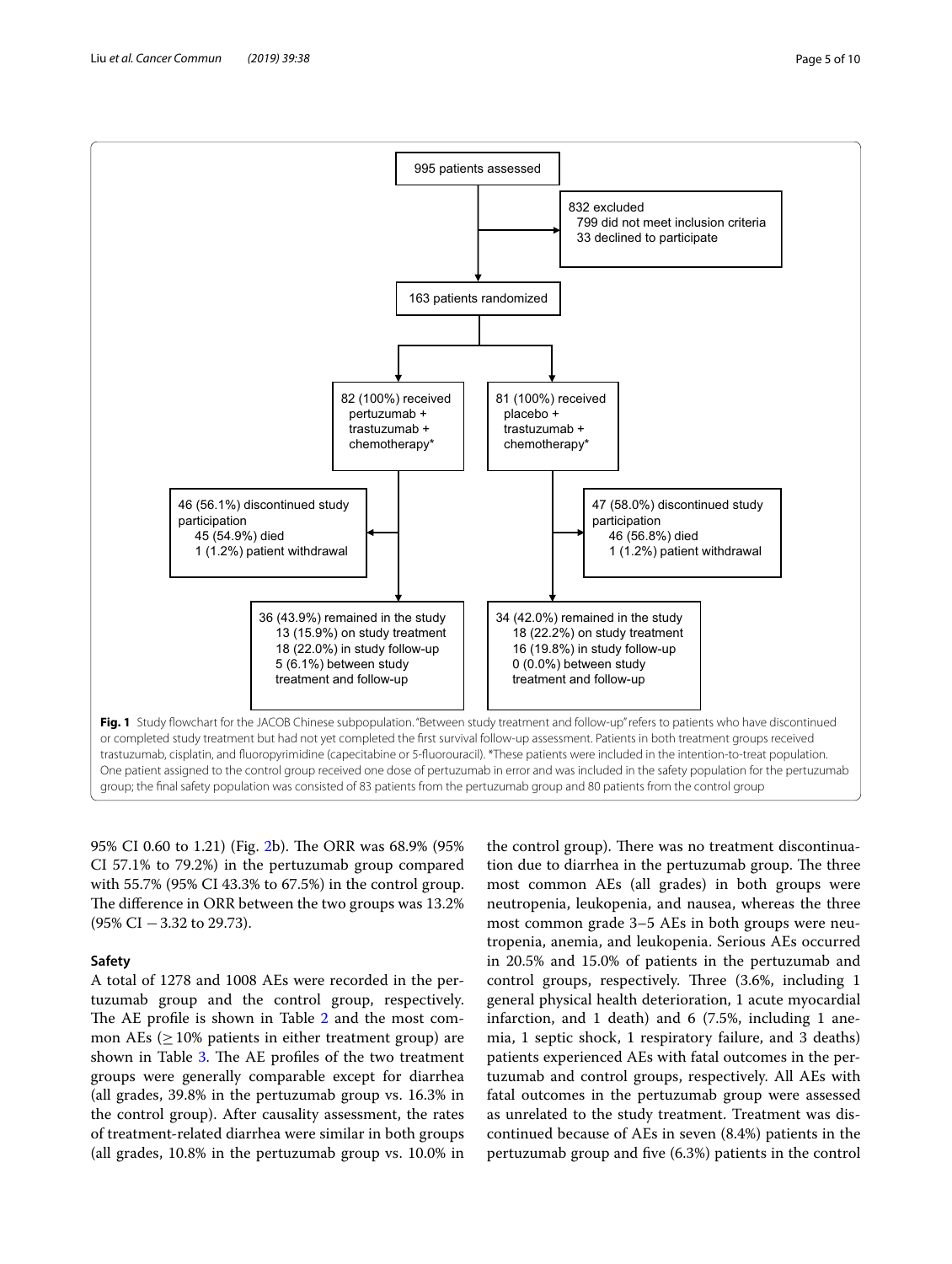<span id="page-5-0"></span>**Table 1 Baseline demographic and disease characteristics of the Chinese subpopulation of the JACOB trial (ITT population)**

| Characteristic                               | Total (cases) | Pertuzumab<br>group [cases<br>(%)] | Control<br>group [cases<br>(%)] |
|----------------------------------------------|---------------|------------------------------------|---------------------------------|
| Total                                        | 163           | 82                                 | 81                              |
| Age                                          |               |                                    |                                 |
| <65 years                                    |               | 61(74.4)                           | 62 (76.5)                       |
| $\geq$ 65 years                              |               | 21(25.6)                           | 19 (23.5)                       |
| Sex                                          |               |                                    |                                 |
| Male                                         | 130           | 59 (72.0)                          | 71 (87.7)                       |
| Female                                       | 33            | 23 (28.0)                          | 10(12.3)                        |
| Disease measurability                        |               |                                    |                                 |
| Measurable                                   | 144           | 74 (90.2)                          | 70 (86.4)                       |
| Non-measurable                               | 19            | 8(9.8)                             | 11(13.6)                        |
| <b>FCOG PS</b>                               |               |                                    |                                 |
| 0                                            | 47            | 24 (29.3)                          | 23 (28.4)                       |
| 1                                            | 116           | 58 (70.7)                          | 58 (71.6)                       |
| Histological subtype (Lauren classification) |               |                                    |                                 |
| Diffuse                                      | 16            | 9(11.0)                            | 7(8.6)                          |
| Intestinal                                   | 144           | 71 (86.6)                          | 73 (90.1)                       |
| Mixed                                        | 3             | 2(2.4)                             | 1(1.2)                          |
| Primary site                                 |               |                                    |                                 |
| Gastroesophageal<br>junction                 | 33            | 21(25.6)                           | 12 (14.8)                       |
| Stomach                                      | 130           | 61(74.4)                           | 69 (85.2)                       |
| Number of metastatic sites <sup>a</sup>      |               |                                    |                                 |
| $1 - 2$                                      | 139           | 68 (82.9)                          | 71 (88.8)                       |
| >2                                           | 23            | 14(17.1)                           | 9(11.3)                         |
| <b>HER status</b>                            |               |                                    |                                 |
| IHC2+ and ISH+                               | 31            | 14(17.1)                           | 17(21.0)                        |
| $IHC3+$                                      | 132           | 68 (82.9)                          | 64 (79.0)                       |
| Prior gastrectomy                            |               |                                    |                                 |
| Yes                                          | 47            | 23 (28.0)                          | 24 (29.6)                       |
| No                                           | 116           | 59 (72.0)                          | 57 (70.4)                       |

*ITT* intention to treat; *ECOG PS* Eastern Cooperative Oncology Group performance status; *HER2* human epidermal growth factor receptor 2; *IHC* immunohistochemistry; *ISH* in situ hybridization

<sup>a</sup> One patient in the control group did not have data on the number of metastatic sites available

group. No symptomatic LVSD was observed, and only one patient (1.2%) developed asymptomatic LVSD in the pertuzumab group.

# **Discussion**

In this post hoc subpopulation analysis, we present the efficacy and safety of pertuzumab in combination with trastuzumab plus chemotherapy in 163 Chinese patients with HER2-positive metastatic gastric cancer and GEJC recruited to the JACOB study. The treatment effect in this Chinese subpopulation showed consistency with that in the global ITT population with numerically lower HR for OS (HR 0.75; prolongation of median OS, 2.6 months) and PFS (HR 0.85; prolongation of median PFS, 1.9 months) compared with the control group. However, due to the nature of being a post hoc subgroup analysis, the results presented here are descriptive only and need to be interpreted with caution.

Diferences in clinical and pathological characteristics were observed between the Chinese subpopulation and the global ITT population in certain aspects. There was a higher percentage of patients aged  $<$  65 years in the Chinese subpopulation (74.4% in the pertuzumab group and 76.5% in the control group) compared with that in the global ITT population (58.8% in the pertuzumab group and 63.0% in the control group). A higher proportion of patients in the Chinese subpopulation had an ECOG PS of 1 (approximately 70% in each group) than that in the global ITT population (approximately 58%). Moreover, the difuse histological subtype was observed in 9.8% of all patients in China, whereas 5.0% of patients in the global ITT population were diagnosed with this subtype.

Of note, HER2 IHC3+ patients accounted for 82.9% of the Chinese subpopulation, which was higher than that in the global ITT population (66.8%) [[22\]](#page-8-17). It has been reported that the concurrence of HER2-positive status and difuse subtype gastric cancer was associated with the worst survival outcomes [[25\]](#page-8-20). All of these characteristics were in accordance with the known tumor biology and aggressiveness of HER2-positive metastatic gastric cancer in Chinese patients, with similar data observed in the ToGA [[5\]](#page-8-4), HELOISE [\[26](#page-8-21)], and EVIDENCE studies [[27\]](#page-8-22).

The long-term outcomes in the pertuzumab group were numerically better in the Chinese subpopulation than in the global ITT population from the JACOB trial. In addition, the HR for OS was numerically lower in the Chinese subpopulation than that in the global ITT population  $(0.75 \text{ vs. } 0.84)$ . The ORR also showed a similar trend of greater improvement in the Chinese subpopulation compared with the global ITT population (13.2% vs. 8.4%)  $[22]$  $[22]$ . These numerical differences between the Chinese subpopulation and global ITT population might be related to the unique baseline disease characteristics and post-progression therapy for Chinese patients. Chen et al. [[28\]](#page-9-0) reported that capecitabine plus cisplatin may result in PFS beneft compared with 5-FU plus cisplatin as frst-line treatment for Chinese patients with advanced and metastatic GC. The discrepancies in efficacy endpoints between the Chinese subpopulation and the global ITT population might be associated with the fact that a greater proportion of Chinese patients receiving capecitabine (87.1% vs. 77.1% in the total global ITT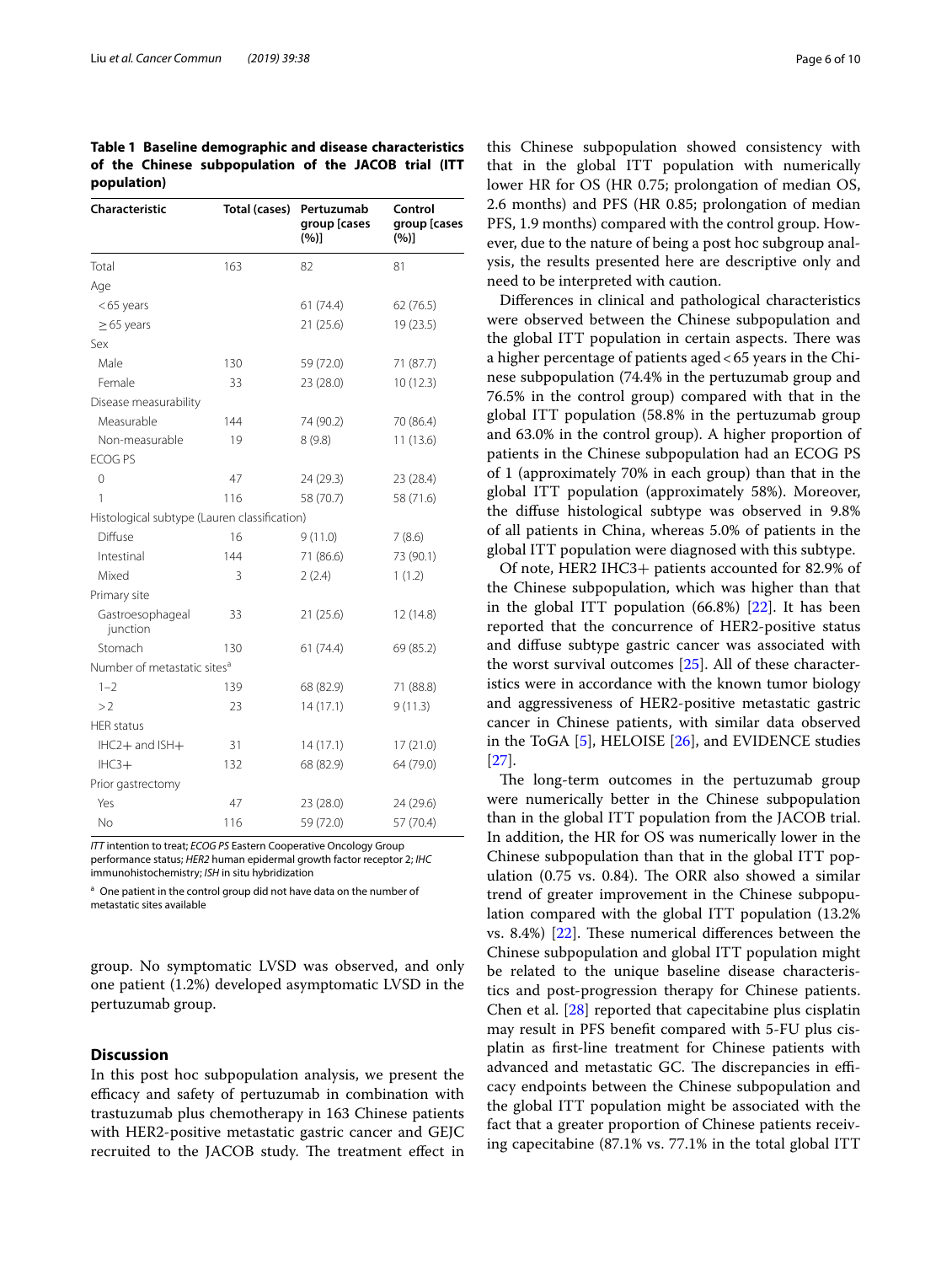

| Adverse event                            | Pertuzumab group [cases $%$ ] $n = 83$ | Control group<br>[cases $(\%)]n = 80$ |  |
|------------------------------------------|----------------------------------------|---------------------------------------|--|
| All-grade AEs                            | 83 (100.0)                             | 78 (97.5)                             |  |
| Grade 3-5 AEs                            | 67(80.7)                               | 52(65.0)                              |  |
| Serious AEs                              | 17(20.5)                               | 12(15.0)                              |  |
| AEs leading to treatment discontinuation | 7(8.4)                                 | 5(6.3)                                |  |
| AEs with fatal outcome                   | 3(3.6)                                 | 6(7.5)                                |  |
| AEs leading to study withdrawal          | 1(1.2)                                 | 2(2.5)                                |  |

<span id="page-6-1"></span><span id="page-6-0"></span>

|  | Table 2 Summary of the adverse events that occurred in the two treatment groups (safety population) |  |  |  |
|--|-----------------------------------------------------------------------------------------------------|--|--|--|
|--|-----------------------------------------------------------------------------------------------------|--|--|--|

*AE* adverse event

population). However, we cannot rule out the possibility that it might also be resulting from confounding factors inherent from conducting a post hoc analysis of a subpopulation for which the original study was not specifcally powered. It is hoped that future prospective studies will be able to more accurately ascertain this point.

The safety profile in the Chinese subpopulation was consistent with that in the global population of the JACOB trial and the known safety profle of pertuzumab. However, the nature of post hoc analyses and the lack of multiplicity control for subpopulation analyses require that all data presented here should be treated as descriptive statistics only. When comparing the safety profle of pertuzumab in this subpopulation with that in the global population, a lower frequency of diarrhea occurrence was observed. Of note, the same trend was observed in the Chinese subpopulation in the ToGA study [\[5](#page-8-4)].

The main limitations of our study were those inherent to post hoc subgroup analyses, including smaller sample size compared with the parent study, possibly reduced statistical power, less ability to control for confounding variables, and the potential bias in unblinded evaluations. Therefore, the results of this post hoc analysis should be interpreted with caution. Nonetheless, given the current absence of data from prospective clinical trials in Chinese patients, the results accruing from this analysis provide important preliminary information for clinicians to consider future research in patients with HER2-positive advanced gastric cancer.

# **Conclusions**

In summary, we here present the efficacy and safety results of frst-line treatment with pertuzumab combined with trastuzumab plus chemotherapy in Chinese patients with HER2-positive, metastatic gastric cancer and GEJC. Compared with trastuzumab and chemotherapy alone, there was a numerically improved OS, PFS, and ORR, and a similar safety profle when pertuzumab was added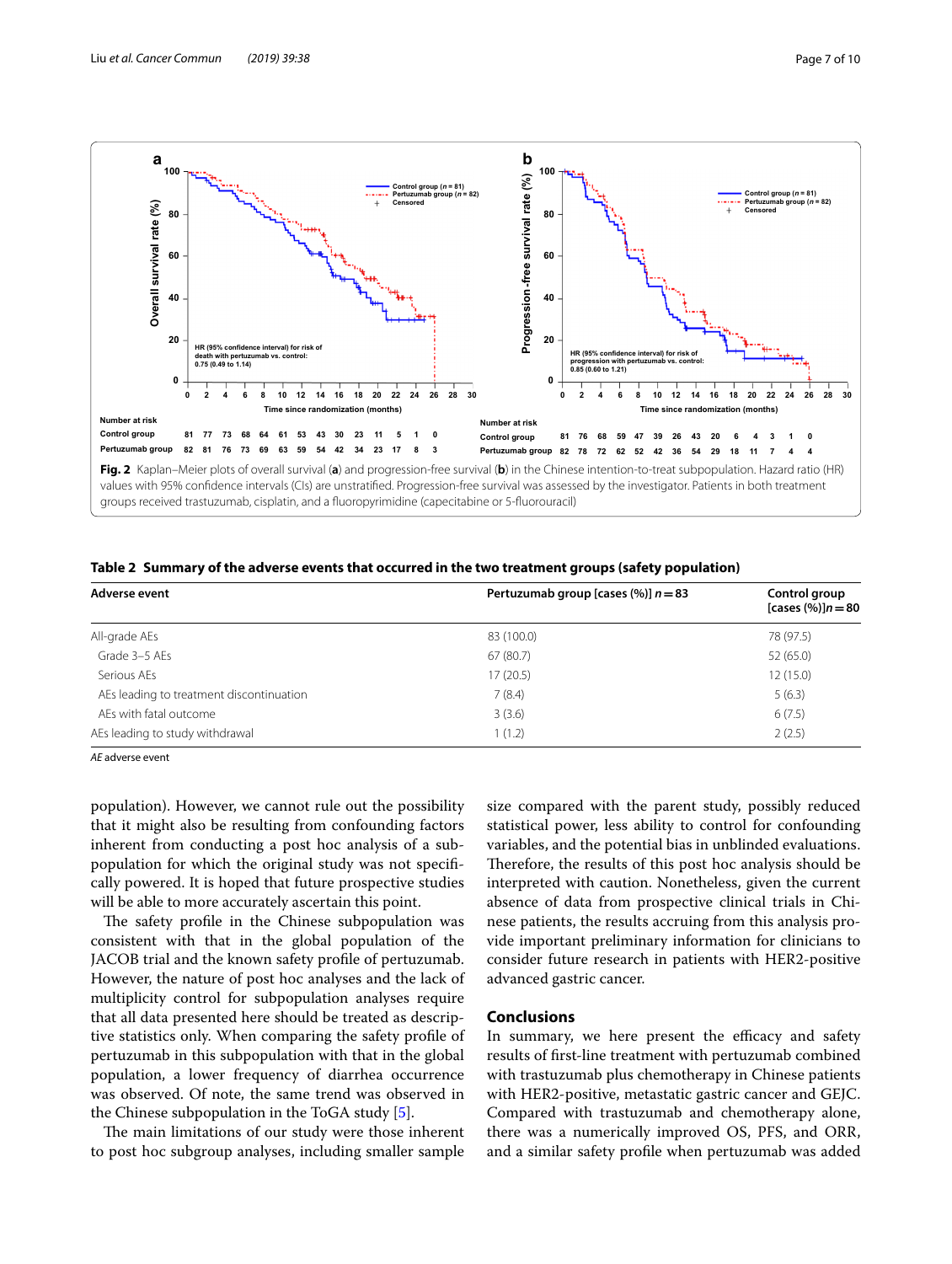| <b>Most common AE</b>                      | Pertuzumab group [cases $%$ ] $n=83$ |           | Control group [cases $(\%)$ ] $n = 80$ |           |
|--------------------------------------------|--------------------------------------|-----------|----------------------------------------|-----------|
|                                            | Any grade                            | Grade 3-5 | Any grade                              | Grade 3-5 |
| Neutropenia                                | 60 (72.3)                            | 31 (37.3) | 52 (65.0)                              | 24(30.0)  |
| Leukopenia                                 | 53 (63.9)                            | 14(16.9)  | 47 (58.8)                              | 12(15.0)  |
| Nausea                                     | 52 (62.7)                            | 7(8.4)    | 49 (61.3)                              | 2(2.5)    |
| Anemia                                     | 50 (60.2)                            | 20(24.1)  | 43 (53.8)                              | 18(22.5)  |
| Vomiting                                   | 38 (45.8)                            | 9(10.8)   | 36(45.0)                               | 6(7.5)    |
| Decreased appetite                         | 37(44.6)                             | 3(3.6)    | 29(36.3)                               | 1(1.3)    |
| Diarrhea                                   | 33 (39.8)                            | 7(8.4)    | 13(16.3)                               | 1(1.3)    |
| Thrombocytopenia                           | 31(37.3)                             | 5(6.0)    | 28 (35.0)                              | 7(8.8)    |
| Fatigue                                    | 26(31.3)                             | 2(2.4)    | 16(20.0)                               | 1(1.3)    |
| Hypokalemia                                | 19 (22.9)                            | 6(7.2)    | 11(13.8)                               | 4(5.0)    |
| Abdominal distension                       | 18(21.7)                             | 1(1.2)    | 12(15.0)                               | $\circ$   |
| Palmar-plantar erythrodysesthesia syndrome | 14 (16.9)                            | 5(6.0)    | 16(20.0)                               | 6(7.5)    |
| Creatinine renal clearance decreased       | 13 (15.7)                            | 0         | 10(12.5)                               | $\circ$   |
| Constipation                               | 11(13.3)                             | 0         | 12(15.0)                               | $\circ$   |
| Weight decreased                           | 13(15.7)                             | 1(1.2)    | 4(5.0)                                 | $\Omega$  |
| Stomatitis                                 | 14 (16.9)                            | 3(3.6)    | 7(8.8)                                 | 1(1.3)    |
| Pyrexia                                    | 9(10.8)                              | 0         | 12(15.0)                               | $\circ$   |

<span id="page-7-1"></span>**Table 3 Listing of the most common adverse events occurring in≥10% patients in either treatment group (safety population)**

*AE* adverse event

to the treatment regimen. Clinically, these results demonstrated a good response to treatment in Chinese patients with HER2-positive, metastatic gastric cancer and GEJC, but further investigation is required to identify which patients are more likely to substantially beneft from pertuzumab treatment.

# **Additional fle**

<span id="page-7-0"></span>**[Additional fle 1: Table S1.](https://doi.org/10.1186/s40880-019-0384-6)** Post-study anti-cancer therapies used by at least 2 patients (ITT population).

#### **Abbreviations**

HER2: human epidermal growth factor receptor 2; 5-FU: capecitabine or 5-fuorouracil; GEJC: gastroesophageal junction cancer; HR: hazard ratio; OS: overall survival; IHC: immunohistochemistry; ISH: in situ hybridization; ITT: intention-to-treat; ECOG PS: Eastern Cooperative Oncology Group Performance Status; LVEF: left ventricular ejection fraction; PFS: progression-free survival; ORR: overall objective response rate; DoR: duration of objective response; PR: partial response; CR: complete response; PD: progressive disease; LVSD: left ventricular systolic dysfunction; AE: adverse event; CI: confdence interval.

#### **Acknowledgements**

The authors would like to thank Vivian Huang for her contributions to data interpretation and Nikki March, Ph.D., of Edanz Medical Writing for providing writing support, which was funded by Shanghai Roche Pharmaceuticals Ltd., China.

#### **Authors' contributions**

All authors had full access to all the data of this post hoc analysis and had fnal responsibility for the decision to submit for publication. HW performed the

statistical analysis and YG provided medical writing services. All authors read and approved the fnal manuscript.

#### **Funding**

This post hoc analysis was sponsored by Shanghai Roche Pharmaceuticals Ltd., China. Shanghai Roche Pharmaceuticals Ltd., China was involved in the data interpretation and writing of the report. F. Hofmann-La Roche Ltd. was involved in the study design, data collection, and data analysis.

#### **Availability of data and materials**

The datasets used and/or analyzed during the current study are available from the corresponding author on reasonable request.

#### **Ethics approval and consent to participate**

All procedures followed were in accordance with the ethical standards of the responsible committee on human experimentation (institutional and national) and with the Helsinki Declaration of 1964 and later versions. Informed consent to be included in the study, or the equivalent, was obtained from all patients.

#### **Consent for publication**

Not applicable.

#### **Competing interests**

HW and YM are employees of Roche China Holding Ltd. YG is an employee of Shanghai Roche Pharmaceuticals Ltd., China. YM, HW, and YG report stock ownership in F. Hofman-La Roche Ltd. LS reports non-fnancial support from Roche Pharmaceuticals Ltd. during the conduct of the study and grants from Hengrui Medicine Co. Ltd. outside the submitted work. All other authors declare that they have no competing interests.

#### **Author details**

<sup>1</sup> Department of Oncology, Zhongshan Hospital, Fudan University, Shanghai 200032, P. R. China. <sup>2</sup> Department of Clinical Oncology, The First Affiliated<br>Hospital, Zhengzhou University, Zhengzhou 450052, Henan, P. R. China. <sup>3</sup> Department of Medical Oncology, Fudan University Shanghai Cancer Center, Shanghai 200032, P. R. China. <sup>4</sup> Department of Oncology, Tongji University Eastern Hospital, Shanghai 200120, P. R. China.<sup>5</sup> Department of Medical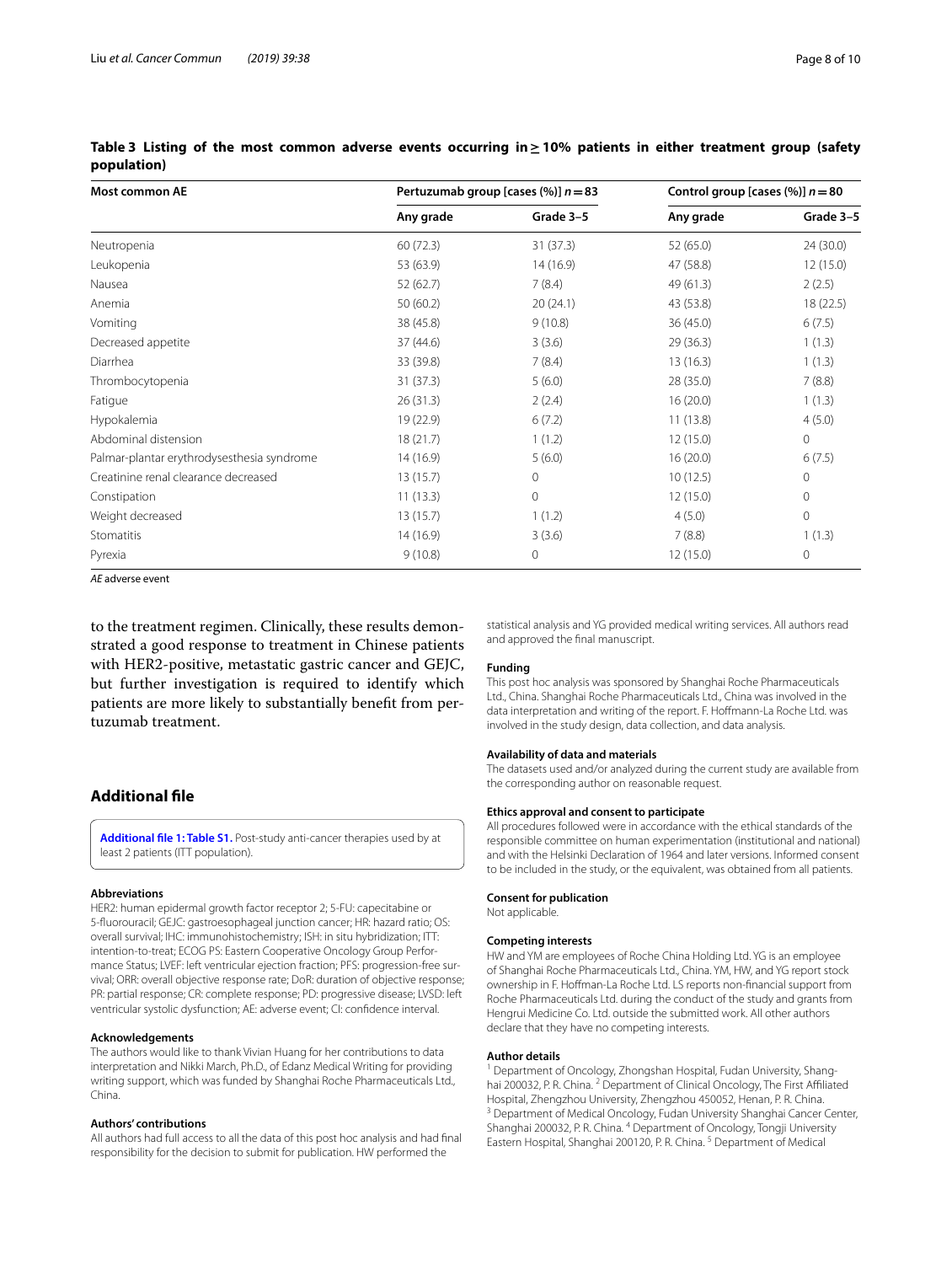Oncology, Sun Yat-Sen University Cancer Center, Guangzhou 510060, Guangdong, P. R. China. <sup>6</sup> Department of Oncology, 307th Hospital of PLA, Academy of Military Medical Sciences, Beijing 100071, P. R. China. <sup>7</sup> Department of Medical Oncology, Afliated Cancer Hospital of Zhengzhou University, Henan Cancer Hospital, Zhengzhou 450008, Henan, P. R. China. <sup>8</sup> Department of Oncology, People's Liberation Army (PLA) Cancer Center, 81st Hospital of PLA, Nanjing 210002, Jiangsu, P. R. China. 9 Medical Department, Harbin Medical University Cancer Hospital, Harbin 150081, Heilongjiang, P. R. China. 10 Department of Oncology, First People's Hospital of Changzhou, Changzhou 213003, Jiangsu, P. R. China. <sup>11</sup> Roche (China) Holding Co., Ltd., Shanghai 201203, P. R. China. 12 Medical Division, Shanghai Roche Pharmaceuticals Ltd., Shanghai 201203, P. R. China. <sup>13</sup> Key Laboratory of Carcinogenesis and Translational Research (Ministry of Education/Beijing), Department of Gastrointestinal Oncology, Peking University Cancer Hospital and Institute, #52 Fucheng Road, Haidian District, Beijing 100142, P. R. China.

# Received: 30 January 2019 Accepted: 17 June 2019 Published online: 24 June 2019

#### **References**

- <span id="page-8-0"></span>1. Bray F, Ferlay J, Soerjomataram I, Siegel RL, Torre LA, Jemal A. Global cancer statistics 2018: GLOBOCAN estimates of incidence and mortality worldwide for 36 cancers in 185 countries. CA Cancer J Clin. 2018;68(6):394–424. <https://doi.org/10.3322/caac.21492>.
- <span id="page-8-1"></span>2. International Agency for Research on Cancer. GLOBOCAN 2012: estimated cancer incidence, mortality and prevalence worldwide in 2012. [http://globocan.iarc.fr/Pages/fact\\_sheets\\_population.aspx](http://globocan.iarc.fr/Pages/fact_sheets_population.aspx). Accessed 5 July 2018.
- <span id="page-8-2"></span>3. Chen W, Zheng R, Baade PD, Zhang S, Zeng H, Bray F, et al. Cancer statistics in China, 2015. CA Cancer J Clin. 2016;66(2):115–32. [https://doi.](https://doi.org/10.3322/caac.21338) [org/10.3322/caac.21338](https://doi.org/10.3322/caac.21338).
- <span id="page-8-3"></span>4. Yang K, Choi YY, Zhang WH, Chen XZ, Song MK, Lee J, et al. Strategies to improve treatment outcome in gastric cancer: a retrospective analysis of patients from two high-volume hospitals in Korea and China. Oncotarget. 2016;7(28):44660–75. [https://doi.org/10.18632/oncotarget.9378.](https://doi.org/10.18632/oncotarget.9378)
- <span id="page-8-4"></span>5. Shen L, Xu JM, Feng FY, Jiao SC, Wang LW, Li J, et al. Trastuzumab in combination with chemotherapy versus chemotherapy alone for frst-line treatment of HER2-positive advanced gastric or gastroesophageal junction cancer: a Phase III, multi-center, randomized controlled trial, Chinese subreport. Chin J Oncol. 2013;35(4):295–300. [https://doi.org/10.3760/cma](https://doi.org/10.3760/cma.j.issn.0253-3766.2013.04.012) [.j.issn.0253-3766.2013.04.012.](https://doi.org/10.3760/cma.j.issn.0253-3766.2013.04.012)
- <span id="page-8-5"></span>6. Zeng H, Chen W, Zheng R, Zhang S, Ji JS, Zou X, et al. Changing cancer survival in China during 2003-15: a pooled analysis of 17 populationbased cancer registries. Lancet Glob Health. 2018;6(5):e555–67. [https://](https://doi.org/10.1016/S2214-109X(18)30127-X) [doi.org/10.1016/S2214-109X\(18\)30127-X.](https://doi.org/10.1016/S2214-109X(18)30127-X)
- <span id="page-8-6"></span>7. Yang K, Hu JK. Gastric cancer treatment: similarity and diference between China and Korea. Transl Gastroenterol Hepatol. 2017;28(2):36. [https://doi.org/10.21037/tgh.2017.04.02.](https://doi.org/10.21037/tgh.2017.04.02)
- <span id="page-8-7"></span>8. Chang M, Zhang J, Zhou Q, Sun D, Wang Y. Research progress of clinical epidemiology of gastric cancer. Chin J Gastroenterol Hepatol. 2017;26(9):966–9.<https://doi.org/10.3969/j.issn.1006-5709.2017> **(in Chinese)**.
- <span id="page-8-8"></span>9. Kelly CM, Janjigian YY. The genomics and therapeutics of HER2-positive gastric cancer—from trastuzumab and beyond. J Gastrointest Oncol. 2016;7(5):750–62.<https://doi.org/10.21037/jgo.2016.06.10>.
- <span id="page-8-9"></span>10. Bang YJ, Van Cutsem E, Feyereislova A, Chung HC, Shen L, Sawaki A, et al. Trastuzumab in combination with chemotherapy versus chemotherapy alone for treatment of HER2-positive advanced gastric or gastrooesophageal junction cancer (ToGA): a phase 3, open-label, randomised controlled trial. Lancet. 2010;376(9742):687–97. [https://doi.org/10.1016/](https://doi.org/10.1016/S0140-6736(10)61121-X) [S0140-6736\(10\)61121-X](https://doi.org/10.1016/S0140-6736(10)61121-X).
- <span id="page-8-10"></span>11. Van Cutsem E, Bang YJ, Feng-Yi F, Xu JM, Lee KW, Jiao SC, et al. HER2 screening data from ToGA: targeting HER2 in gastric and gastroesophageal junction cancer. Gastric Cancer. 2015;18(3):476–84. [https://doi.](https://doi.org/10.1007/s10120-014-0402-y) [org/10.1007/s10120-014-0402-y.](https://doi.org/10.1007/s10120-014-0402-y)
- <span id="page-8-11"></span>12. Herceptin (trastuzumab) package insert. [https://www.accessdata.fda.](https://www.accessdata.fda.gov/drugsatfda_docs/label/2010/103792s5250lbl.pdf) [gov/drugsatfda\\_docs/label/2010/103792s5250lbl.pdf.](https://www.accessdata.fda.gov/drugsatfda_docs/label/2010/103792s5250lbl.pdf) Accessed 4 June 2019.
- <span id="page-8-12"></span>13. Catenacci DVT, Tebbutt NC, Davidenko I, Murad AM, Al-Batran SE, Ilson DH, et al. Rilotumumab plus epirubicin, cisplatin, and capecitabine as frst-line therapy in advanced MET-positive gastric or gastro-oesophageal junction cancer (RILOMET-1): a randomised, double-blind, placebocontrolled, phase 3 trial. Lancet Oncol. 2017;18(11):1467–82. [https://doi.](https://doi.org/10.1016/s1470-2045(17)30566-1) [org/10.1016/s1470-2045\(17\)30566-1](https://doi.org/10.1016/s1470-2045(17)30566-1).
- 14. Hecht JR, Bang YJ, Qin SK, Chung HC, Xu JM, Park JO, et al. Lapatinib in combination with capecitabine plus oxaliplatin in human epidermal growth factor receptor 2-positive advanced or metastatic gastric, esophageal, or gastroesophageal adenocarcinoma: TRIO-013/LOGiC—a randomized phase III trial. J Clin Oncol. 2016;34(5):443–51. [https://doi.](https://doi.org/10.1200/jco.2015.62.6598) [org/10.1200/jco.2015.62.6598.](https://doi.org/10.1200/jco.2015.62.6598)
- 15. Lordick F, Kang YK, Chung HC, Salman P, Oh SC, Bodoky G, et al. Capecitabine and cisplatin with or without cetuximab for patients with previously untreated advanced gastric cancer (EXPAND): a randomised, open-label phase 3 trial. Lancet Oncol. 2013;14(6):490–9. [https://doi.](https://doi.org/10.1016/s1470-2045(13)70102-5) [org/10.1016/s1470-2045\(13\)70102-5](https://doi.org/10.1016/s1470-2045(13)70102-5).
- 16. Ohtsu A, Shah MA, Van Cutsem E, Rha SY, Sawaki A, Park SR, et al. Bevacizumab in combination with chemotherapy as frst-line therapy in advanced gastric cancer: a randomized, double-blind, placebocontrolled phase III study. J Clin Oncol. 2011;29(30):3968–76. [https://doi.](https://doi.org/10.1200/jco.2011.36.2236) [org/10.1200/jco.2011.36.2236.](https://doi.org/10.1200/jco.2011.36.2236)
- <span id="page-8-13"></span>17. Waddell T, Chau I, Cunningham D, Gonzalez D, Okines AF, Okines C, et al. Epirubicin, oxaliplatin, and capecitabine with or without panitumumab for patients with previously untreated advanced oesophagogastric cancer (REAL3): a randomised, open-label phase 3 trial. Lancet Oncol. 2013;14(6):481–9. [https://doi.org/10.1016/s1470-2045\(13\)70096-2.](https://doi.org/10.1016/s1470-2045(13)70096-2)
- <span id="page-8-14"></span>18. McCormack PL. Pertuzumab: a review of its use for frst-line combination treatment of HER2-positive metastatic breast cancer. Drugs. 2013;73(13):1491–502. [https://doi.org/10.1007/s40265-013-0109-0.](https://doi.org/10.1007/s40265-013-0109-0)
- <span id="page-8-15"></span>19. Edmunds T, Van Patten SM, Pollock J, Hanson E, Bernasconi R, Higgins E, et al. Transgenically produced human antithrombin: structural and functional comparison to human plasma-derived antithrombin. Blood. 1998;91(12):4561–71.
- 20. Swain SM, Baselga J, Kim SB, Ro J, Semiglazov V, Campone M, et al. Pertuzumab, trastuzumab, and docetaxel in HER2-positive metastatic breast cancer. N Engl J Med. 2015;372(8):724–34. [https://doi.org/10.1056/NEJMo](https://doi.org/10.1056/NEJMoa1413513) [a1413513.](https://doi.org/10.1056/NEJMoa1413513)
- <span id="page-8-16"></span>21. von Minckwitz G, Procter M, de Azambuja E, Zardavas D, Benyunes M, Viale G, et al. Adjuvant pertuzumab and trastuzumab in early HER2 positive breast cancer. N Engl J Med. 2017;377(2):122–31. [https://doi.](https://doi.org/10.1056/NEJMoa1703643) [org/10.1056/NEJMoa1703643](https://doi.org/10.1056/NEJMoa1703643).
- <span id="page-8-17"></span>22. Tabernero J, Hoff PM, Shen L, Ohtsu A, Shah MA, Cheng K, et al. Pertuzumab plus trastuzumab and chemotherapy for HER2-positive metastatic gastric or gastro-oesophageal junction cancer (JACOB): fnal analysis of a double-blind, randomised, placebo-controlled phase 3 study. Lancet Oncol. 2018;19(10):1372–84. [https://doi.org/10.1016/s1470](https://doi.org/10.1016/s1470-2045(18)30481-9) [-2045\(18\)30481-9](https://doi.org/10.1016/s1470-2045(18)30481-9).
- <span id="page-8-18"></span>23. International Conference on Harmonisation of Technical Requirements for Registration of Pharmaceuticals for Human Use. ICH Harmonised Tripartite Guideline. Guideline for Good Clincial Practice E6 (R1). 1996. [https](https://www.ich.org/fileadmin/Public_Web_Site/ICH_Products/Guidelines/Efficacy/E6/E6_R1_Guideline.pdf) [://www.ich.org/fleadmin/Public\\_Web\\_Site/ICH\\_Products/Guidelines/](https://www.ich.org/fileadmin/Public_Web_Site/ICH_Products/Guidelines/Efficacy/E6/E6_R1_Guideline.pdf) Efficacy/E6/E6\_R1\_Guideline.pdf. Accessed 1 Apr 2019.
- <span id="page-8-19"></span>24. Eisenhauer EA, Therasse P, Bogaerts J, Schwartz LH, Sargent D, Ford R, et al. New response evaluation criteria in solid tumours: revised RECIST guideline (version 1.1). Eur J Cancer. 2009;45(2):228–47. [https://doi.](https://doi.org/10.1016/j.ejca.2008.10.026) [org/10.1016/j.ejca.2008.10.026](https://doi.org/10.1016/j.ejca.2008.10.026).
- <span id="page-8-20"></span>25. Qiu M, Zhou Y, Zhang X, Wang Z, Wang F, Shao J, et al. Lauren classifcation combined with HER2 status is a better prognostic factor in Chinese gastric cancer patients. BMC Cancer. 2014;14:823. [https://doi.](https://doi.org/10.1186/1471-2407-14-823) [org/10.1186/1471-2407-14-823.](https://doi.org/10.1186/1471-2407-14-823)
- <span id="page-8-21"></span>26. Shah MA, Xu RH, Bang YJ, Hoff PM, Liu T, Herraez-Baranda LA, et al. HELOISE: phase IIIb randomized multicenter study comparing standardof-care and higher-dose trastuzumab regimens combined with chemotherapy as frst-line therapy in patients with human epidermal growth factor receptor 2-positive metastatic gastric or gastroesophageal junction adenocarcinoma. J Clin Oncol. 2017;35(22):2558–67. [https://doi.](https://doi.org/10.1200/jco.2016.71.6852) [org/10.1200/jco.2016.71.6852.](https://doi.org/10.1200/jco.2016.71.6852)
- <span id="page-8-22"></span>27. Qin S, Lin S, Xu R, Su W, Tang Y, Wang X, et al. Treatment patterns, effectiveness, and safety of trastuzumab in Chinese patients with metastatic